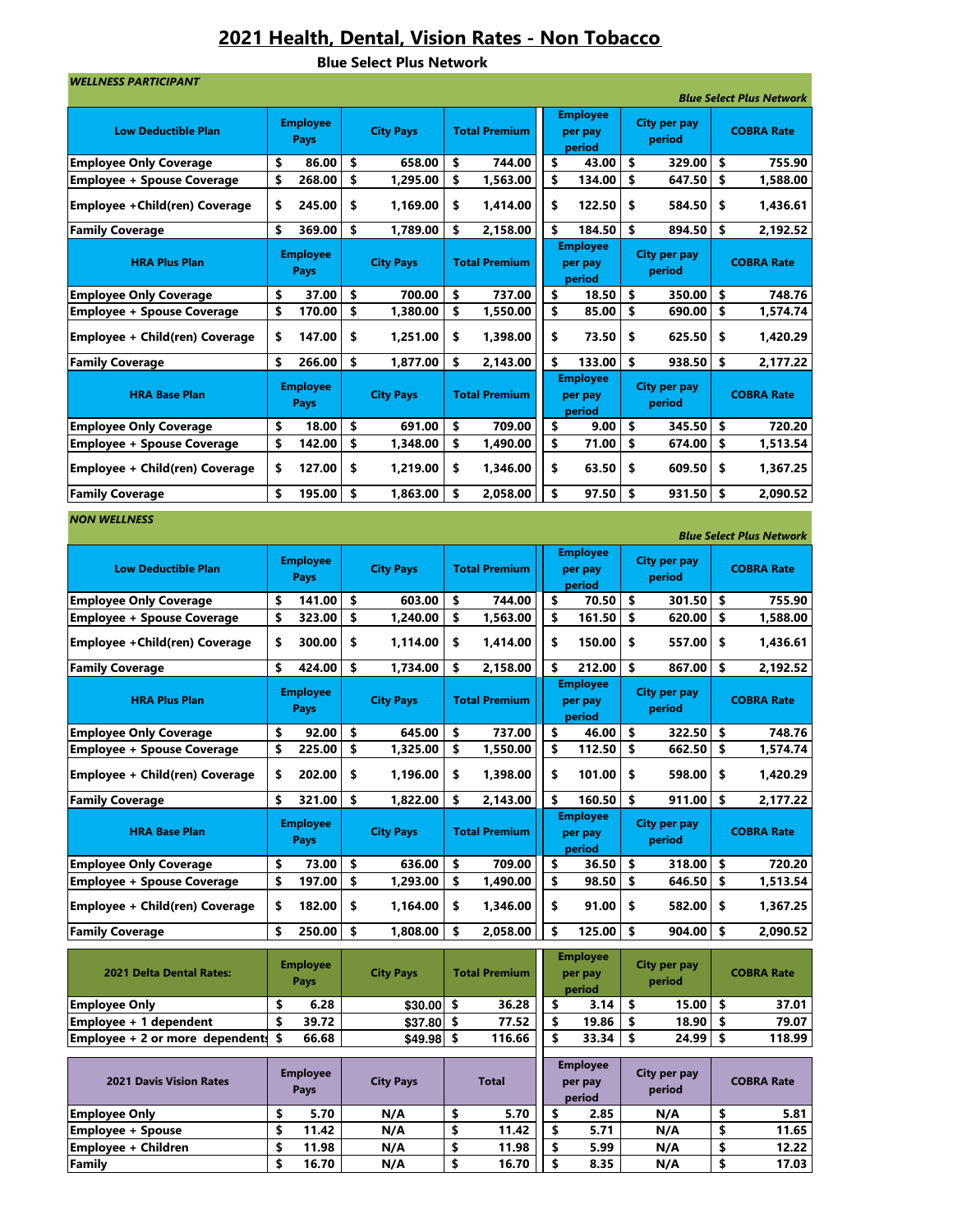# 2021 Health, Dental, Vision Rates - Tobacco

| <b>WELLNESS PARTICIPANT - Tobacco</b> |                                |                  |                      |                                      |                               | <b>Blue Select Plus Netwwork</b> |
|---------------------------------------|--------------------------------|------------------|----------------------|--------------------------------------|-------------------------------|----------------------------------|
| <b>Low Deductible Plan</b>            | <b>Employee</b><br>Pays        | <b>City Pays</b> | <b>Total Premium</b> | <b>Employee</b><br>per pay<br>period | <b>City per pay</b><br>period | <b>COBRA Rate</b>                |
| <b>Employee Only Coverage</b>         | \$<br>141.00                   | \$<br>592.00     | \$<br>733.00         | \$<br>70.50                          | \$<br>296.00                  | \$<br>755.90                     |
| <b>Employee + Spouse Coverage</b>     | \$<br>323.00                   | \$<br>1,217.00   | \$<br>1,540.00       | \$<br>161.50                         | \$<br>608.50                  | \$<br>1,588.00                   |
| Employee + Child(ren) Coverage        | \$<br>300.00                   | \$<br>1,093.00   | \$<br>1,393.00       | \$<br>150.00                         | \$<br>546.50                  | \$<br>1,436.61                   |
| <b>Family Coverage</b>                | \$<br>424.00                   | \$<br>1,702.00   | \$<br>2,126.00       | \$<br>212.00                         | \$<br>851.00                  | \$<br>2,192.52                   |
| <b>HRA Plus Plan</b>                  | <b>Employee</b><br>Pays        | <b>City Pays</b> | <b>Total Premium</b> | <b>Employee</b><br>per pay<br>period | <b>City per pay</b><br>period | <b>COBRA Rate</b>                |
| <b>Employee Only Coverage</b>         | \$<br>92.00                    | \$<br>634.00     | \$<br>726.00         | \$<br>46.00                          | \$<br>317.00                  | \$<br>748.76                     |
| <b>Employee + Spouse Coverage</b>     | \$<br>225.00                   | \$<br>1,302.00   | \$<br>1,527.00       | \$<br>112.50                         | \$<br>651.00                  | \$<br>1,574.74                   |
| Employee + Child(ren) Coverage        | \$<br>202.00                   | \$<br>1,175.00   | \$<br>1,377.00       | \$<br>101.00                         | \$<br>587.50                  | \$<br>1.420.29                   |
| <b>Family Coverage</b>                | \$<br>321.00                   | \$<br>1,790.00   | \$<br>2,111.00       | \$<br>160.50                         | \$<br>895.00                  | \$<br>2,177.22                   |
| <b>HRA Base Plan</b>                  | <b>Employee</b><br><b>Pays</b> | <b>City Pays</b> | <b>Total Premium</b> | <b>Employee</b><br>per pay<br>period | <b>City per pay</b><br>period | <b>COBRA Rate</b>                |
| <b>Employee Only Coverage</b>         | \$<br>73.00                    | \$<br>626.00     | \$<br>699.00         | \$<br>36.50                          | \$<br>313.00                  | \$<br>720.20                     |
| <b>Employee + Spouse Coverage</b>     | \$<br>197.00                   | \$<br>1,271.00   | \$<br>1,468.00       | \$<br>98.50                          | \$<br>635.50                  | \$<br>1,513.54                   |
| Employee + Child(ren) Coverage        | \$<br>182.00                   | \$<br>1,144.00   | \$<br>1.326.00       | \$<br>91.00                          | \$<br>572.00                  | \$<br>1,367.25                   |
| <b>Family Coverage</b>                | \$<br>250.00                   | \$<br>1.778.00   | \$<br>2.028.00       | \$<br>125.00                         | \$<br>889.00                  | \$<br>2.090.52                   |

#### NON WELLNESS - Tobacco

| <b>Blue Select Plus Network</b>   |    |                                |    |                  |    |                      |  |                                      |                               |                               |    |                   |  |
|-----------------------------------|----|--------------------------------|----|------------------|----|----------------------|--|--------------------------------------|-------------------------------|-------------------------------|----|-------------------|--|
| <b>Low Deductible Plan</b>        |    | <b>Employee</b><br>Pays        |    | <b>City Pays</b> |    | <b>Total Premium</b> |  | <b>Employee</b><br>per pay<br>period | <b>City per pay</b><br>period |                               |    | <b>COBRA Rate</b> |  |
| <b>Employee Only Coverage</b>     | \$ | 196.00                         | \$ | 537.00           | \$ | 733.00               |  | \$<br>98.00                          | \$                            | 268.50                        | \$ | 755.90            |  |
| <b>Employee + Spouse Coverage</b> | \$ | 378.00                         | \$ | 1,162.00         | \$ | 1,540.00             |  | \$<br>189.00                         | \$                            | 581.00                        | \$ | 1,588.00          |  |
| Employee + Child(ren) Coverage    | \$ | 355.00                         | \$ | 1.038.00         | \$ | 1.393.00             |  | 177.50<br>\$                         | \$                            | 519.00                        | \$ | 1,436.61          |  |
| <b>Family Coverage</b>            | \$ | 479.00                         | \$ | 1,647.00         | \$ | 2,126.00             |  | \$<br>239.50                         | \$                            | 823.50                        | \$ | 2,192.52          |  |
| <b>HRA Plus Plan</b>              |    | <b>Employee</b><br><b>Pays</b> |    | <b>City Pays</b> |    | <b>Total Premium</b> |  | <b>Employee</b><br>per pay<br>period |                               | <b>City per pay</b><br>period |    | <b>COBRA Rate</b> |  |
| <b>Employee Only Coverage</b>     | \$ | 147.00                         | \$ | 579.00           | \$ | 726.00               |  | \$<br>73.50                          | \$                            | 289.50                        | \$ | 748.76            |  |
| <b>Employee + Spouse Coverage</b> | \$ | 280.00                         | \$ | 1,247.00         | \$ | 1,527.00             |  | \$<br>140.00                         | \$                            | 623.50                        | \$ | 1,574.74          |  |
| Employee + Child(ren) Coverage    | \$ | 257.00                         | \$ | 1.120.00         | \$ | 1.377.00             |  | \$<br>128.50                         | \$                            | 560.00                        | \$ | 1.420.29          |  |
| <b>Family Coverage</b>            | \$ | 376.00                         | \$ | 1,735.00         | \$ | 2,111.00             |  | \$<br>188.00                         | \$                            | 867.50                        | \$ | 2,177.22          |  |
| <b>HRA Base Plan</b>              |    | <b>Employee</b><br><b>Pays</b> |    | <b>City Pays</b> |    | <b>Total Premium</b> |  | <b>Employee</b><br>per pay<br>period |                               | <b>City per pay</b><br>period |    | <b>COBRA Rate</b> |  |
| <b>Employee Only Coverage</b>     | \$ | 128.00                         | \$ | 571.00           | \$ | 699.00               |  | \$<br>64.00                          | \$                            | 285.50                        | \$ | 720.20            |  |
| <b>Employee + Spouse Coverage</b> | \$ | 252.00                         | \$ | 1,216.00         | \$ | 1,468.00             |  | \$<br>126.00                         | \$                            | 608.00                        | \$ | 1,513.54          |  |
| Employee + Child(ren) Coverage    | \$ | 237.00                         | \$ | 1.089.00         | \$ | 1,326.00             |  | \$<br>118.50                         | \$                            | 544.50                        | \$ | 1,367.25          |  |
| <b>Family Coverage</b>            | \$ | 305.00                         | \$ | 1,723.00         | \$ | 2,028.00             |  | \$<br>152.50                         | \$                            | 861.50                        | \$ | 2.090.52          |  |
|                                   |    |                                |    |                  |    |                      |  |                                      |                               |                               |    |                   |  |

| <b>2021 Delta Dental Rates:</b>    | <b>Employee</b><br>Pays | <b>City Pays</b> | <b>Total Premium</b> | <b>Employee</b><br>per pay<br>period | City per pay<br>period | <b>COBRA Rate</b> |
|------------------------------------|-------------------------|------------------|----------------------|--------------------------------------|------------------------|-------------------|
| <b>Employee Only</b>               | 6.28                    | \$30.00          | 36.28                | 3.14                                 | $15.00$   \$           | 37.01             |
| Employee + 1 dependent             | 39.72                   | \$37.80          | 77.52                | 19.86                                | 18.90                  | 79.07             |
| Employee + 2 or more dependent: \$ | 66.68                   | \$49.98          | 116.66               | 33.34                                | 24.99                  | 118.99            |
|                                    |                         |                  |                      |                                      |                        |                   |

| <b>2021 Davis Vision Rates</b> | <b>Employee</b><br>Pays | <b>City Pays</b> | <b>Total</b> | <b>Employee</b><br>per pay<br>period | City per pay<br>period | <b>COBRA Rate</b> |
|--------------------------------|-------------------------|------------------|--------------|--------------------------------------|------------------------|-------------------|
| <b>Employee Only</b>           | 5.70                    | N/A              | 5.70         | 2.85                                 | N/A                    | 5.81              |
| Employee + Spouse              | 11.42                   | N/A              | 11.42        | 5.71                                 | N/A                    | 11.65             |
| <b>Employee + Children</b>     | 11.98                   | N/A              | 11.98        | 5.99                                 | N/A                    | 12.22             |
| Family                         | 16.70                   | N/A              | 16.70        | 8.35                                 | N/A                    | 17.03             |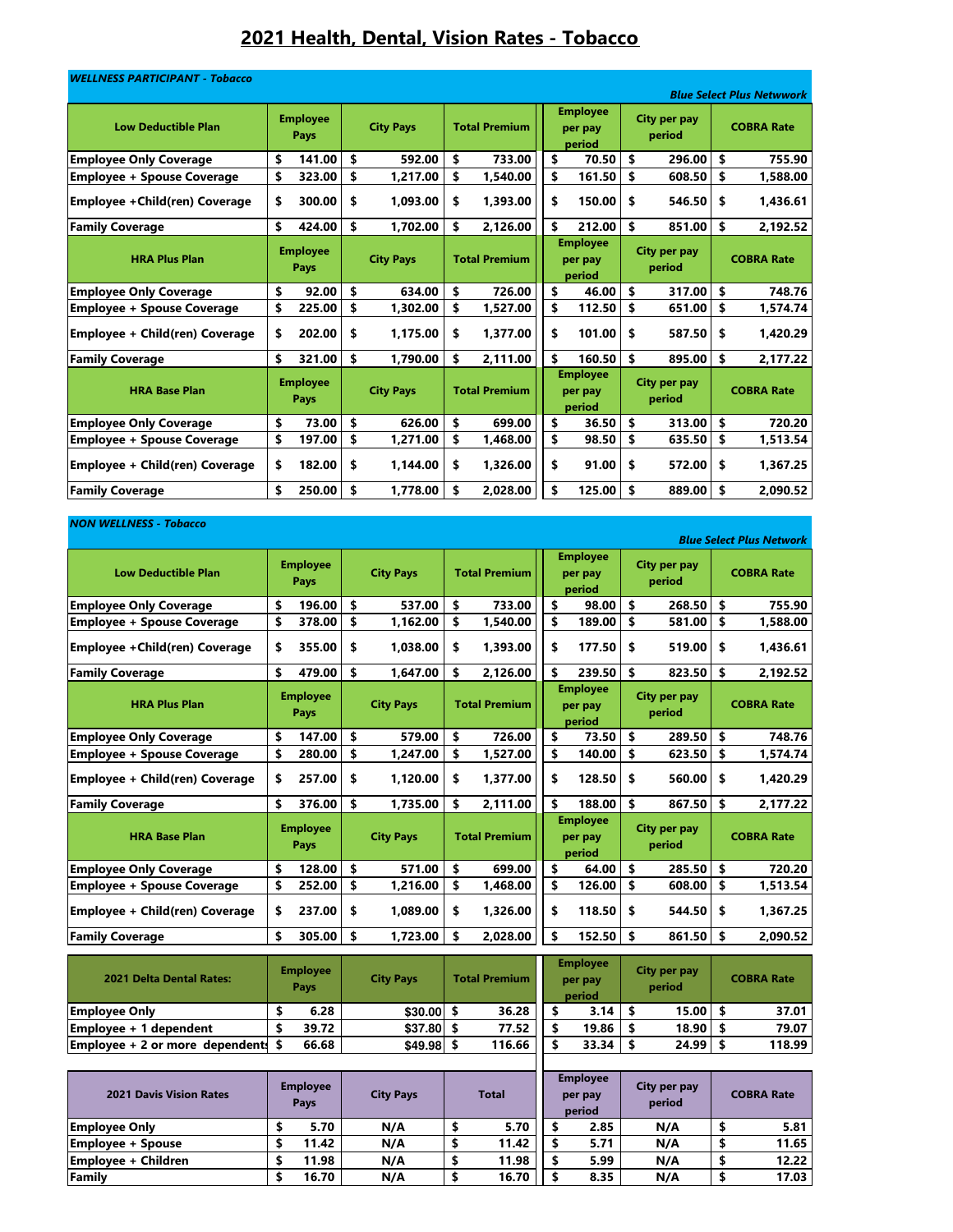## 2021 Health, Dental, Vision Rates - Non Tobacco

Preferred-Care Blue Network

| <b>WELLNESS PARTICIPANT</b>                                         |          |                      |          |                      |          |                      |          |                                      |          |                        |          | <b>Preferred-Care Blue Network</b> |
|---------------------------------------------------------------------|----------|----------------------|----------|----------------------|----------|----------------------|----------|--------------------------------------|----------|------------------------|----------|------------------------------------|
| <b>Low Deductible Plan</b>                                          |          | <b>Employee Pays</b> |          | <b>City Pays</b>     |          | <b>Total Premium</b> |          | <b>Employee</b>                      |          | City per pay           |          | <b>COBRA Rate</b>                  |
|                                                                     |          |                      |          |                      |          |                      |          | per pay<br>period                    |          | period                 |          |                                    |
| <b>Employee Only Coverage</b>                                       | \$       | 103.00               | \$       | 681.00               | \$       | 784.00               | \$       | 51.50                                | \$       | 340.50                 | \$       | 796.70                             |
| <b>Employee + Spouse Coverage</b>                                   | \$       | 307.00               | \$       | 1,338.00             | \$       | 1,645.00             | \$       | 153.50                               | \$       | 669.00                 | \$       | 1,671.64                           |
| <b>Employee + Child(ren) Coverage</b>                               | \$       | 280.00               | \$       | 1,209.00             | \$       | 1,489.00             | \$       | 140.00                               | \$       | 604.50                 | \$       | 1,513.11                           |
| <b>Family Coverage</b>                                              | \$       | 423.00               | \$       | 1,849.00             | \$       | 2,272.00             | \$       | 211.50                               | \$       | 924.50                 | \$       | 2,308.80                           |
| <b>HRA Plus Plan</b>                                                |          | <b>Employee Pays</b> |          | <b>City Pays</b>     |          | <b>Total Premium</b> |          | <b>Employee</b><br>per pay<br>period |          | City per pay<br>period |          | <b>COBRA Rate</b>                  |
| <b>Employee Only Coverage</b>                                       | \$       | 50.00                | \$       | 725.00               | \$       | 775.00               | \$       | 25.00                                | \$       | 362.50                 | \$       | 787.52                             |
| <b>Employee + Spouse Coverage</b>                                   | \$       | 203.00               | \$       | 1,428.00             | \$       | 1,631.00             | \$       | 101.50                               | \$       | 714.00                 | \$       | 1,657.36                           |
| Employee + Child(ren) Coverage                                      | \$       | 177.00               | \$       | 1,294.00             | \$       | 1,471.00             | \$       | 88.50                                | \$       | 647.00                 | \$       | 1,494.75                           |
| <b>Family Coverage</b>                                              | \$       | 314.00               | \$       | 1,941.00             | \$       | 2,255.00             | \$       | 157.00                               | \$       | 970.50                 | \$       | 2,291.46                           |
| <b>HRA Base Plan</b>                                                |          | <b>Employee Pays</b> |          | <b>City Pays</b>     |          | <b>Total Premium</b> |          | <b>Employee</b><br>per pay<br>period |          | City per pay<br>period |          | <b>COBRA Rate</b>                  |
| <b>Employee Only Coverage</b>                                       | \$       | 30.00                | \$       | 716.00               | \$       | 746.00               | \$       | 15.00                                | \$       | 358.00                 | \$       | 757.94                             |
| <b>Employee + Spouse Coverage</b><br>Employee + Child(ren) Coverage | \$<br>\$ | 173.00<br>155.00     | \$<br>\$ | 1,394.00<br>1,263.00 | \$<br>\$ | 1,567.00<br>1,418.00 | \$<br>\$ | 86.50<br>77.50                       | \$<br>\$ | 697.00<br>631.50       | \$<br>\$ | 1,592.08<br>1,440.69               |
|                                                                     |          |                      |          |                      |          |                      |          |                                      |          |                        |          |                                    |
| <b>Family Coverage</b>                                              | \$       | 238.00               | \$       | 1,926.00             | \$       | 2,164.00             | \$       | 119.00                               | \$       | 963.00                 | \$       | 2,198.64                           |
| <b>NON WELLNESS</b>                                                 |          |                      |          |                      |          |                      |          |                                      |          |                        |          | <b>Preferred-Care Blue Network</b> |
|                                                                     |          |                      |          |                      |          |                      |          | <b>Employee</b>                      |          |                        |          |                                    |
| <b>Low Deductible Plan</b>                                          |          | <b>Employee Pays</b> |          | <b>City Pays</b>     |          | <b>Total Premium</b> |          | per pay<br>period                    |          | City per pay<br>period |          | <b>COBRA Rate</b>                  |
| <b>Employee Only Coverage</b>                                       | \$       | 158.00               | \$       | 626.00               | \$       | 784.00               | \$       | 79.00                                | \$       | 313.00                 | \$       | 796.70                             |
| <b>Employee + Spouse Coverage</b>                                   | \$       | 362.00               | \$       | 1,283.00             | \$       | 1,645.00             | \$       | 181.00                               | \$       | 641.50                 | \$       | 1,671.64                           |
| Employee + Child(ren) Coverage                                      | \$       | 335.00               | \$       | 1,154.00             | \$       | 1,489.00             | \$       | 167.50                               | \$       | 577.00                 | \$       | 1,513.11                           |
| <b>Family Coverage</b>                                              | \$       | 478.00               | \$       | 1,794.00             | \$       | 2,272.00             | \$       | 239.00<br><b>Employee</b>            | \$       | 897.00                 | \$       | 2,308.80                           |
| <b>HRA Plus Plan</b>                                                |          | <b>Employee Pays</b> |          | <b>City Pays</b>     |          | <b>Total Premium</b> |          | per pay<br>period                    |          | City per pay<br>period |          | <b>COBRA Rate</b>                  |
| <b>Employee Only Coverage</b>                                       | \$       | 105.00               | \$       | 670.00               | \$       | 775.00               | \$       | 52.50                                | \$       | 335.00                 | \$       | 787.52                             |
| <b>Employee + Spouse Coverage</b>                                   | \$       | 258.00               | \$       | 1,373.00             | \$       | 1,631.00             | \$       | 129.00                               | \$       | 686.50                 | \$       | 1,657.36                           |
| Employee + Child(ren) Coverage                                      | \$       | 232.00               | \$       | 1,239.00             | \$       | 1,471.00             | \$       | 116.00                               | \$       | 619.50                 | \$       | 1,494.75                           |
| <b>Family Coverage</b>                                              | \$       | 369.00               | \$       | 1,886.00             | \$       | 2,255.00             | \$       | 184.50                               | \$       | 943.00                 | \$       | 2,291.46                           |
| <b>HRA Base Plan</b>                                                |          | <b>Employee Pays</b> |          | <b>City Pays</b>     |          | <b>Total Premium</b> |          | <b>Employee</b><br>per pay<br>period |          | City per pay<br>period |          | <b>COBRA Rate</b>                  |
| <b>Employee Only Coverage</b>                                       | \$       | 85.00                | \$       | 661.00               | \$       | 746.00               | \$       | 42.50                                | \$       | 330.50                 | \$       | 757.94                             |
| <b>Employee + Spouse Coverage</b>                                   | \$       | 228.00               | \$       | 1,339.00             | \$       | 1,567.00             | \$       | 114.00                               | \$       | 669.50                 | \$       | 1,592.08                           |
| Employee + Child(ren) Coverage                                      | \$       | 210.00               | \$       | 1,208.00             | \$       | 1,418.00             | \$       | 105.00                               | \$       | 604.00                 | \$       | 1,440.69                           |
| <b>Family Coverage</b>                                              | \$       | 293.00               | \$       | 1,871.00             | \$       | 2,164.00             | \$       | 146.50                               | \$       | 935.50                 | \$       | 2,198.64                           |
| <b>2021 Delta Dental Rates:</b>                                     |          | <b>Employee Pays</b> |          | <b>City Pays</b>     |          | <b>Total Premium</b> |          | <b>Employee</b><br>per pay<br>period |          | City per pay<br>period |          | <b>COBRA Rate</b>                  |
| <b>Employee Only</b>                                                | \$       | 6.28                 |          | $$30.00$ \$          |          | 36.28                | \$       | 3.14                                 | \$       | 15.00                  | \$.      | 37.01                              |
| <b>Employee + <math>\overline{1}</math> dependent</b>               | \$       | 39.72                |          | $$37.80$ \$          |          | 77.52                | \$       | 19.86                                | \$       | 18.90                  | -\$      | 79.07                              |
| Employee + 2 or more dependents                                     | \$       | 66.68                |          | $$49.98$ \$          |          | 116.66               | \$       | 33.34                                | \$       | 24.99                  | \$       | 118.99                             |
| <b>2021 Davis Vision Rates</b>                                      |          | <b>Employee Pays</b> |          | <b>City Pays</b>     |          | <b>Total</b>         |          | <b>Employee</b><br>per pay<br>period |          | City per pay<br>period |          | <b>COBRA Rate</b>                  |
| <b>Employee Only</b>                                                | \$       | 5.70                 |          | N/A                  | \$       | 5.70                 | \$       | 2.85                                 |          | N/A                    | \$       | 5.81                               |
| <b>Employee + Spouse</b><br>Employee + Children                     | \$<br>\$ | 11.42<br>11.98       |          | N/A<br>N/A           | \$<br>\$ | 11.42<br>11.98       | \$<br>\$ | 5.71<br>5.99                         |          | N/A<br>N/A             | \$<br>\$ | 11.65<br>12.22                     |
| Family                                                              | \$       | 16.70                |          | N/A                  | \$       | 16.70                | \$       | 8.35                                 |          | N/A                    | \$       | 17.03                              |